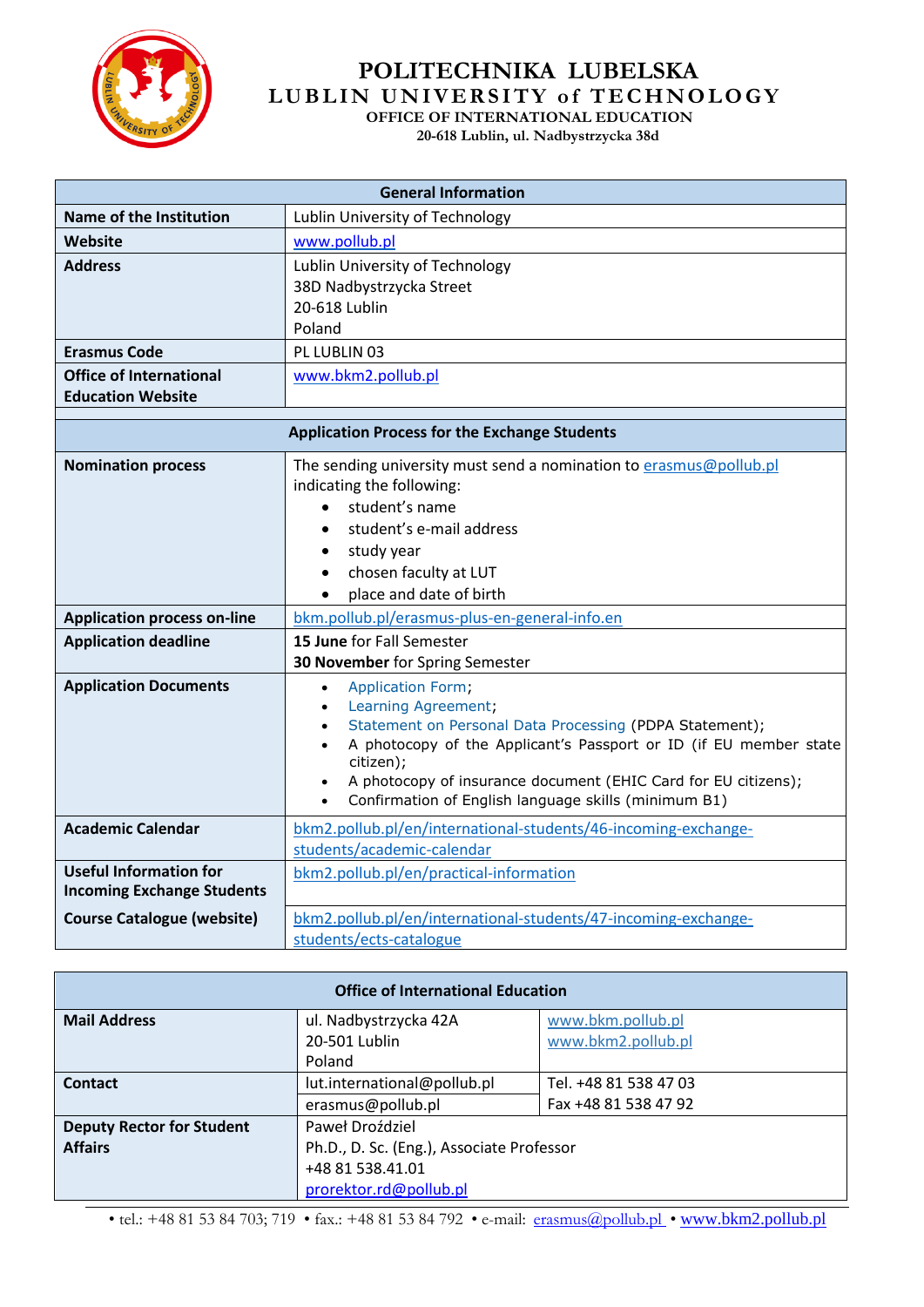

## **POLITECHNIKA LUBELSKA L U B L I N U N I V E R S I T Y o f T E C H N O L O G Y OFFICE OF INTERNATIONAL EDUCATION**

 **20-618 Lublin, ul. Nadbystrzycka 38d** 

| <b>Incoming students</b>                                      | EU and Turkey                         |                                                                          | MA Monika Majewska,                                      |  |
|---------------------------------------------------------------|---------------------------------------|--------------------------------------------------------------------------|----------------------------------------------------------|--|
|                                                               |                                       |                                                                          | +48 81 538 47 19                                         |  |
|                                                               |                                       |                                                                          | m.majewska@pollub.pl                                     |  |
|                                                               |                                       |                                                                          | erasmus@pollub.pl                                        |  |
|                                                               | Non from EU countries and             |                                                                          | MA Magdalena Goździk,                                    |  |
|                                                               | Turkey                                |                                                                          | +48 81 538 46 39                                         |  |
|                                                               |                                       |                                                                          | m.gozdzik@pollub.pl                                      |  |
| <b>Outgoing students</b>                                      |                                       |                                                                          | <b>Traineeships</b>                                      |  |
| MA Dorota Tylus,                                              |                                       | MA Julia Michalska,                                                      |                                                          |  |
| +48 81 538 47 91                                              |                                       | +48 81 538 46 53                                                         |                                                          |  |
| d.tylus@pollub.pl                                             |                                       |                                                                          | j.michalska@pollub.pl                                    |  |
| <b>Incoming Staff for Training</b>                            | <b>Outgoing Staff for Training</b>    |                                                                          | <b>Incoming and Outgoing Staff for</b>                   |  |
|                                                               |                                       |                                                                          | <b>Teaching</b>                                          |  |
| MA Małgorzata Wilczyńska,                                     | PhD Celina Handzel,                   |                                                                          | MA Yuliia Boiko,                                         |  |
| +48 81 538 43 57                                              | +48 81 538 47 03                      |                                                                          | +48 81 538 45 98                                         |  |
| m.wilczynska@pollub.pl                                        | c.handzel@pollub.pl                   |                                                                          | j.kubaj@pollub.pl                                        |  |
|                                                               | <b>Full-degree Studies in English</b> |                                                                          | <b>Interinstitutional agreements</b>                     |  |
| MA Dorota Adamczyk-Gruszka,                                   | MA Małgorzata Wilczyńska,             |                                                                          | M.Sc. Patrycja Wójtowicz,                                |  |
| +48 81 538 47 90                                              | +48 81 538 43 57                      |                                                                          | +48 81 538 46 71                                         |  |
| d.gruszka@pollub.pl                                           | m.wilczynska@pollub.pl                |                                                                          | p.wojtowicz@pollub.pl                                    |  |
| <b>Faculties</b>                                              |                                       |                                                                          | <b>Coordinators</b>                                      |  |
| <b>Faculty of Civil Engineering and Architecture</b>          |                                       | <b>Incoming Exchange Students and Staff</b>                              |                                                          |  |
| ul. Nadbystrzycka 40                                          |                                       | MA Eng. Michał Dmitruk (ARCHITECTURE),                                   |                                                          |  |
| 20-618 Lublin                                                 |                                       | m.dmitruk@pollub.pl                                                      |                                                          |  |
| Poland                                                        |                                       | MA Eng. Bartosz Szostak (CIVIL ENGINEERING),                             |                                                          |  |
|                                                               |                                       | b.szostak@pollub.pl                                                      |                                                          |  |
| http://en.wbia.pollub.pl/                                     |                                       | <b>Outgoing Exchange Students and Staff</b>                              |                                                          |  |
|                                                               |                                       | MA Eng. Wojciech Kocki (ARCHITECTURE),                                   |                                                          |  |
|                                                               |                                       | w.kocki@pollub.pl                                                        |                                                          |  |
|                                                               |                                       | PhD Eng. Magdalena Grudzińska (CIVIL                                     |                                                          |  |
|                                                               |                                       | ENGINEERING),                                                            |                                                          |  |
|                                                               |                                       | m.grudzinska@pollub.pl                                                   |                                                          |  |
|                                                               |                                       | <b>Incoming and Outgoing Exchange Trainees</b>                           |                                                          |  |
|                                                               |                                       |                                                                          | PhD Eng. Agata Czarnigowska,<br>a.czarnigowska@pollub.pl |  |
| <b>Faculty of Electrical Engineering and Computer Science</b> |                                       |                                                                          |                                                          |  |
| ul. Nadbystrzycka 38A                                         |                                       | <b>Incoming Exchange Students and Staff</b><br>PhD Eng. Andrzej Smolarz, |                                                          |  |
| 20-618 Lublin                                                 |                                       | a.smolarz@pollub.pl                                                      |                                                          |  |
| Poland                                                        |                                       | <b>Outgoing Exchange Students and Staff</b>                              |                                                          |  |
|                                                               |                                       | PhD Eng. Adam Kurnicki,                                                  |                                                          |  |
| http://en.weii.pollub.pl/                                     |                                       | a.kurnicki@pollub.pl                                                     |                                                          |  |
| <b>Faculty of Environmental Engineering</b>                   |                                       | <b>Incoming Exchange Students</b>                                        |                                                          |  |
| ul. Nadbystrzycka 40B                                         |                                       | PhD Eng. Magdalena Lebiocka,                                             |                                                          |  |
| 20-618 Lublin                                                 |                                       | m.lebiocka@pollub.pl                                                     |                                                          |  |
| Poland                                                        |                                       | MA Eng. Rafał Anasiewicz,                                                |                                                          |  |
|                                                               |                                       | r.anasiewicz@pollub.pl                                                   |                                                          |  |
| http://en.wis.pollub.pl/                                      |                                       |                                                                          |                                                          |  |

• tel.: +48 81 53 84 703; 719 • fax.: +48 81 53 84 792 • e-mail: [erasmus@pollub.pl](../AppData/Local/Temp/Monika/od%20Gosi/erasmus@pollub.pl) • [www.bkm2.pollub.pl](../AppData/Local/Temp/Monika/od%20Gosi/www.bkm2.pollub.pl)